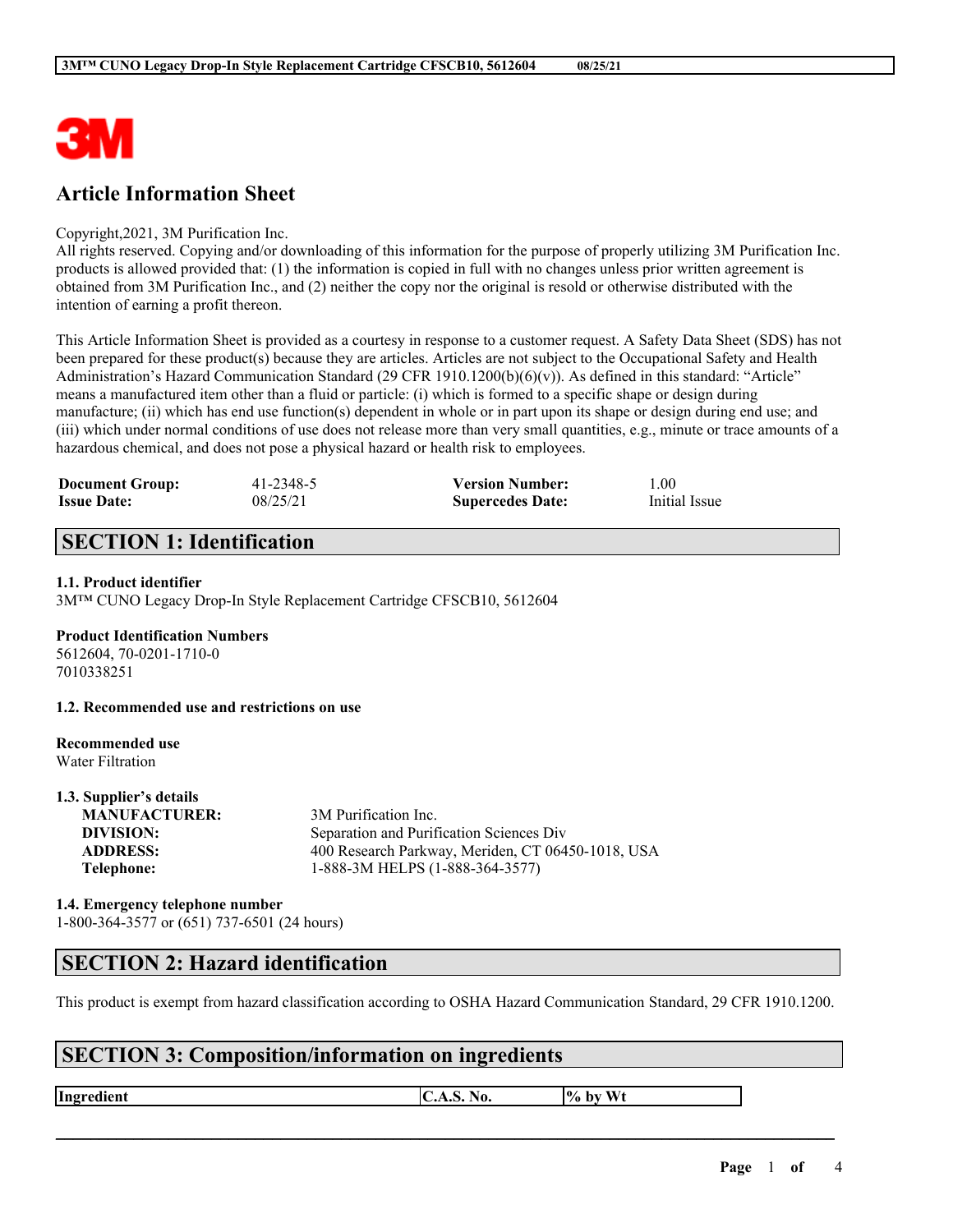| Carbon Block                         | Mixture        | 80 -<br>90 |
|--------------------------------------|----------------|------------|
| Polypropylene Parts - Webbing & Wrap | Mixture        |            |
| <b>TPE Gasket</b>                    | <b>Mixture</b> |            |

### **SECTION 4: First aid measures**

### **4.1. Description of first aid measures**

### **Inhalation:**

No need for first aid is anticipated.

#### **Skin Contact:**

No need for first aid is anticipated.

#### **Eye Contact:**

No need for first aid is anticipated.

### **If Swallowed:**

No need for first aid is anticipated.

## **SECTION 5: Fire-fighting measures**

In case of fire: Use a fire fighting agent suitable for ordinary combustible material such as water or foam.

### **SECTION 6: Accidental release measures**

#### **6.1. Personal precautions, protective equipment and emergency procedures** Not applicable.

### **6.2. Environmental precautions**

Not applicable.

**6.3. Methods and material for containment and cleaning up** Not applicable.

## **SECTION 7: Handling and storage**

### **7.1. Precautions for safe handling**

This product is considered to be an article which does not release or otherwise result in exposure to a hazardous chemical under normal use conditions.

### **7.2. Conditions for safe storage including any incompatibilities**

No special storage requirements.

# **SECTION 8: Exposure controls/personal protection**

This product is considered to be an article which does not release or otherwise result in exposure to a hazardous chemical under normal use conditions. No engineering controls or personal protective equipment (PPE) are necessary.

 $\mathcal{L}_\mathcal{L} = \mathcal{L}_\mathcal{L} = \mathcal{L}_\mathcal{L} = \mathcal{L}_\mathcal{L} = \mathcal{L}_\mathcal{L} = \mathcal{L}_\mathcal{L} = \mathcal{L}_\mathcal{L} = \mathcal{L}_\mathcal{L} = \mathcal{L}_\mathcal{L} = \mathcal{L}_\mathcal{L} = \mathcal{L}_\mathcal{L} = \mathcal{L}_\mathcal{L} = \mathcal{L}_\mathcal{L} = \mathcal{L}_\mathcal{L} = \mathcal{L}_\mathcal{L} = \mathcal{L}_\mathcal{L} = \mathcal{L}_\mathcal{L}$ 

## **SECTION 9: Physical and chemical properties**

### **9.1. Information on basic physical and chemical properties**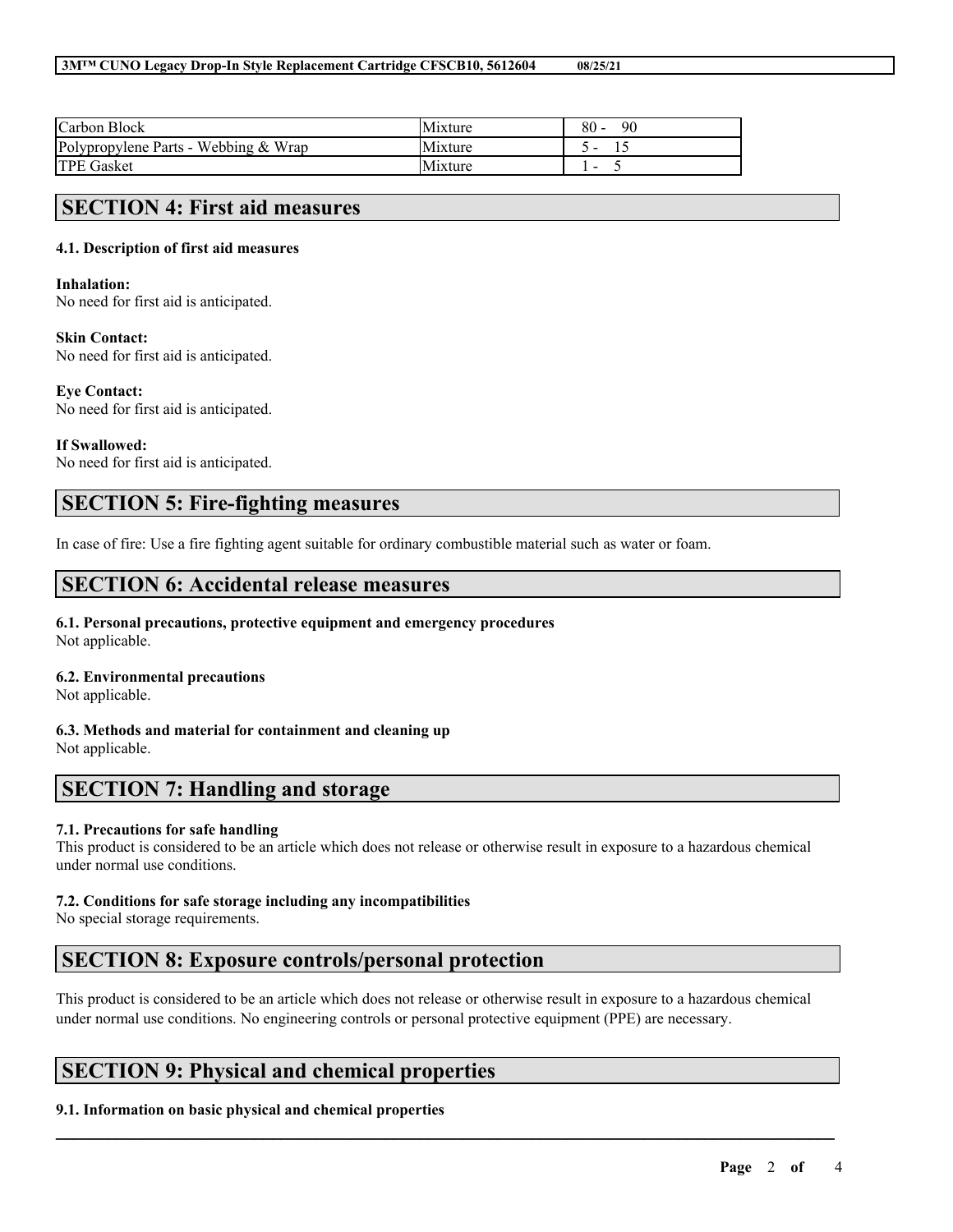| Appearance                             |                   |  |
|----------------------------------------|-------------------|--|
| <b>Physical state</b>                  | Solid             |  |
| Color                                  | White             |  |
| Odor                                   | Odorless          |  |
| <b>Odor threshold</b>                  | No Data Available |  |
| рH                                     | Not Applicable    |  |
| <b>Melting point</b>                   | No Data Available |  |
| <b>Boiling Point</b>                   | Not Applicable    |  |
| <b>Flash Point</b>                     | Not Applicable    |  |
| <b>Evaporation rate</b>                | Not Applicable    |  |
| <b>Flammability (solid, gas)</b>       | Not Available     |  |
| <b>Flammable Limits(LEL)</b>           | Not Applicable    |  |
| <b>Flammable Limits(UEL)</b>           | Not Applicable    |  |
| <b>Vapor Pressure</b>                  | Not Applicable    |  |
| <b>Vapor Density</b>                   | Not Applicable    |  |
| <b>Density</b>                         | No Data Available |  |
| <b>Specific Gravity</b>                | No Data Available |  |
| <b>Solubility In Water</b>             | Not Applicable    |  |
| Solubility- non-water                  | Not Applicable    |  |
| Partition coefficient: n-octanol/water | Not Applicable    |  |
| <b>Autoignition temperature</b>        | Not Applicable    |  |
| <b>Decomposition temperature</b>       | No Data Available |  |
| <b>Viscosity</b>                       | Not Applicable    |  |
|                                        |                   |  |

# **SECTION 10: Stability and reactivity**

This material is considered to be non reactive under normal use conditions.

# **SECTION 11: Toxicological information**

**Inhalation:** No health effects are expected

**Skin Contact:** No health effects are expected

**Eye Contact:** No health effects are expected

**Ingestion:** No health effects are expected

### **Additional Information:**

This product, when used under reasonable conditions and in accordance with the directions for use, should not present a health hazard. However, use or processing of the product in a manner not in accordance with the product's directions for use may affect the performance of the product and may present potential health and safety hazards.

## **SECTION 12: Ecological information**

This article is expected to present a low environmental risk either because use and disposal are unlikely to result in a significant release of components to the environment or because those components that may be released are expected to have insignificant environmental impact.

 $\mathcal{L}_\mathcal{L} = \mathcal{L}_\mathcal{L} = \mathcal{L}_\mathcal{L} = \mathcal{L}_\mathcal{L} = \mathcal{L}_\mathcal{L} = \mathcal{L}_\mathcal{L} = \mathcal{L}_\mathcal{L} = \mathcal{L}_\mathcal{L} = \mathcal{L}_\mathcal{L} = \mathcal{L}_\mathcal{L} = \mathcal{L}_\mathcal{L} = \mathcal{L}_\mathcal{L} = \mathcal{L}_\mathcal{L} = \mathcal{L}_\mathcal{L} = \mathcal{L}_\mathcal{L} = \mathcal{L}_\mathcal{L} = \mathcal{L}_\mathcal{L}$